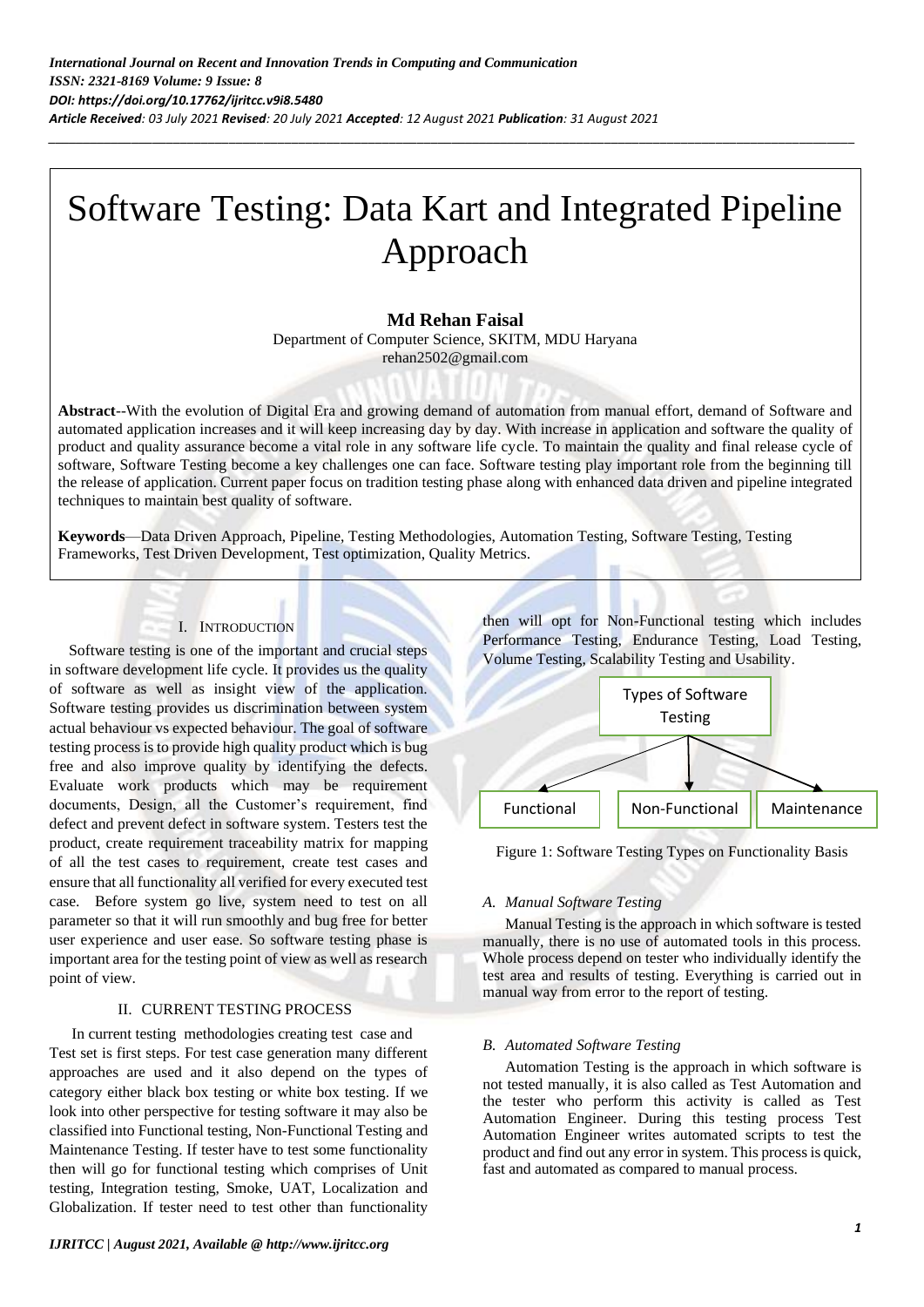*\_\_\_\_\_\_\_\_\_\_\_\_\_\_\_\_\_\_\_\_\_\_\_\_\_\_\_\_\_\_\_\_\_\_\_\_\_\_\_\_\_\_\_\_\_\_\_\_\_\_\_\_\_\_\_\_\_\_\_\_\_\_\_\_\_\_\_\_\_\_\_\_\_\_\_\_\_\_\_\_\_\_\_\_\_\_\_\_\_\_\_\_\_\_\_\_\_\_\_\_\_\_\_\_\_\_\_\_\_\_\_\_\_\_\_\_*

## III. METHODS OF SOFTWARE TESTING

In Software Testing Field there are lot of methods and Approach followed by company and organization to carry out this testing. Some of them are below:

### *A. Black-Box Testing Approach*

Black-Box Testing is the approach in which software is tested without knowing the internal working of application. Tester is unaware of what logic and algorithm written inside the application to perform the desired task. During the testing process tester is unware of internal structure and codes, tester just provide input value corresponding to the filed parameter and validate the result as a parameter without going into deep of hoe system calculate and evaluate all these things.

#### *B. White-Box Testing*

In this Testing approach whole internal structure of code is involved, where tester need to know all internal code and logic of the system to perform testing activity. Testing is done on internal structures or working of application. White box tester need programming skills because in this approach internal perspective of system as well as programming skills are used to design test case and to carry out the testing activity.

#### *C. Grey-Box Testing*

Grey-Box Testing is a software testing technique which is a combination of White-Box and Black-Box Testing approach. In this approach tester need to know all about software working as well as internal structure like coding, Algorithm and Steps involved in processing.

Black-Box focus only on input and output value without knowing the internal structure and coding, due to this tester not able to prepare a better test case. So to overcome this activity Grey-Box testing is best approach for testing.



Figure 2: Software Testing Types

#### IV. ADVANCE TESTING PROCESS

This is advanced or enhancement in testing process, which is very much handy and automated as compared to existing steps. Advance steps not only save money, time and resources but also offer user to schedule and let machine process all steps. Enhanced steps consists of Automating screens, Data form UAT server to process and validate, automated test pipeline with dev pipeline and on demand advance reporting.





#### *A. Automating Screens for Test*

The main objective of this is to find relational matrix between the expected value and actual value and then checks the mismatch. Automation of screen using test automation is easy and less time consuming as compared to the manual testing process. In software development life cycle test automation is start from the Requirement phase to till the testing phase. Test automation involve form capturing the screen and then adding these screen to make a test case. Once the test case is ready we combine these test case into test set which is generally a group of test set.

Regression testing consume lot of time, whenever new bug is fixed regression testing is required, which works for checking of features which are being fixed after bugs. This type of testing is recursive in nature and required whenever a new bug is fixed, so creating a test automation with flow and set of flows and running after each new released will save lot of time and manual effort. Automation also helps in identifying issues in early stages, which save lot of resources & cost invested during early development stages itself. There are different testing framework which is used to set the environment automation testing. This framework helps in execution of tests and test sets, identifying exact format for expectations for result reports.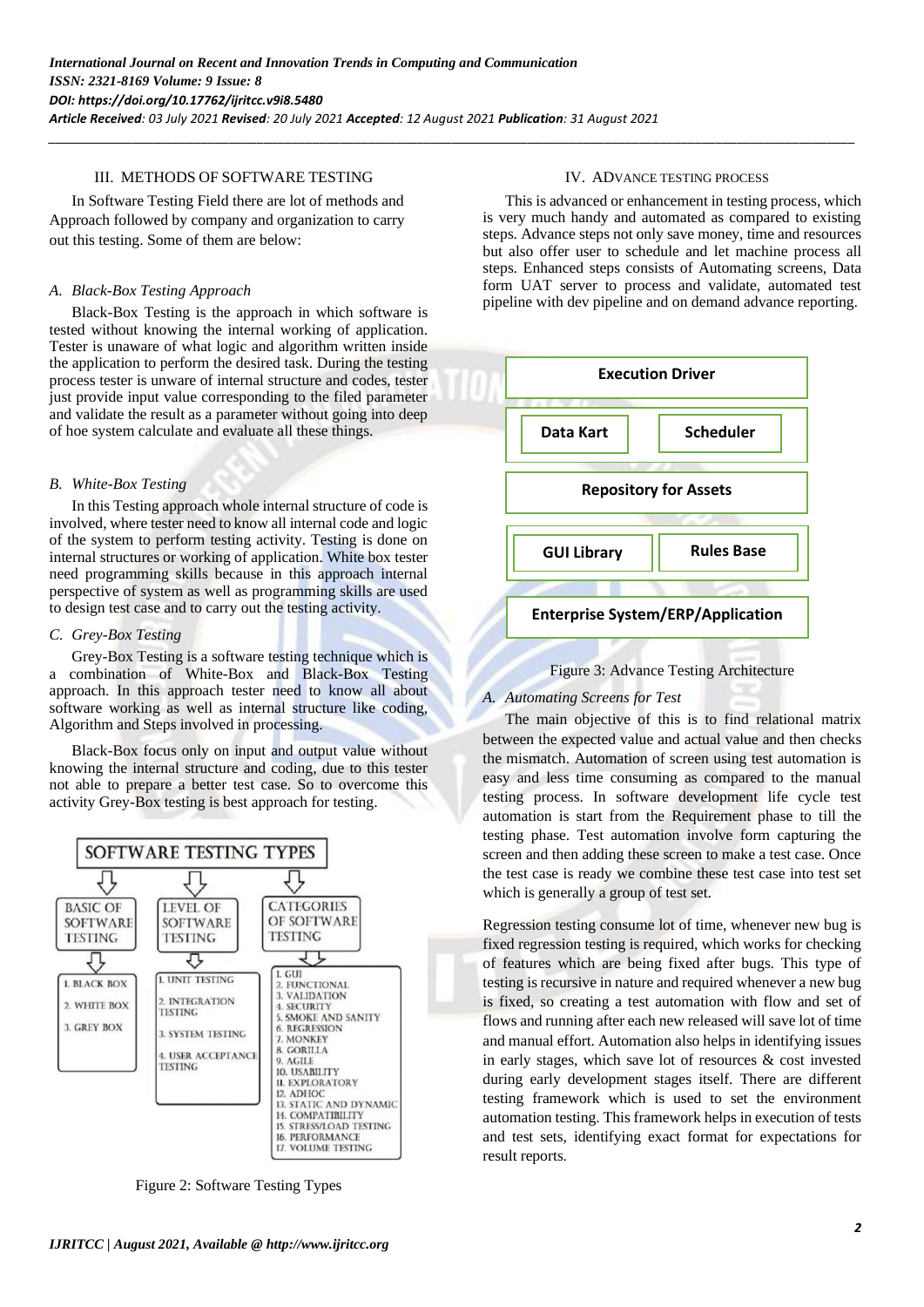*\_\_\_\_\_\_\_\_\_\_\_\_\_\_\_\_\_\_\_\_\_\_\_\_\_\_\_\_\_\_\_\_\_\_\_\_\_\_\_\_\_\_\_\_\_\_\_\_\_\_\_\_\_\_\_\_\_\_\_\_\_\_\_\_\_\_\_\_\_\_\_\_\_\_\_\_\_\_\_\_\_\_\_\_\_\_\_\_\_\_\_\_\_\_\_\_\_\_\_\_\_\_\_\_\_\_\_\_\_\_\_\_\_\_\_\_*

## *B. Data Kart*

Data Kart is concept for providing real test data of their field type when a test starts running. Data Kart table is associated with the test when a test is created, once it is associated with their column and data type it fetches real time test data from underlying cache table and execute the test to find a relational matrix between expected and actual results. Data Kart provide concept of supplying data to test automation flow, main advantages of this Data Kart is that it integrate with Enterprise UAT Data Base and work with actual test data. User have option to change the corresponding data during execution by applying a constant label in test on that particular filed of screen. Associated mapping is done between parameter and underlying Data Kart cache table column.

Data Kart also provide facility to analyze the data first by applying different level of filter to identify the potential of data that will be going to use in test execution. Applying sort filter will provide how unique data exist in Data Kart and what will be possibility factor on this data when a test will be execute. Key Club is concept of clubbing two or more table data on the basis of primary and foreign key relation in table.

## *C. Integrated Test Pipelines*

Now a days most development company follow continuous integration and continuous delivery/continuous deployment process for code merge and build deployment process. It is a modern software development practice in which incremental code changes are made frequently and reliably. Automated build-and-test steps triggered by CI ensure that code changes being merged into the repository are reliable. The code is then delivered quickly and seamlessly as a part of the CD process. In the software world, the CI/CD pipeline refers to the automation that enables incremental code changes from developers' desktops to be delivered quickly and reliably to production.

Along with this CI/CD pipeline a test pipeline is also added whenever developer pushes code it trigger the test pipeline and generate a test report corresponding to the bug fixed for details analysis. Adding test pipeline helps lot and also save manual effort for Software testing phase in SDLC. As soon as test pipeline executes corresponding to the requirement and test the targeted module it will generates log and report file with all details analysis which will be further used as expected and actual result analysis of targeted module.

## *D. On Demand Reporting*

Report help in analyzing data, logs and results in more precise and accurate way. Report help user, tester and admin to look into the final status of test execution, input output value and expected and actual result set of test without going deep into the system and without monitoring the ongoing execution. When a test and test set is executed a details report is generated corresponding to that execution ID with all steps in details.

Expected and Actual value can be identified from report itself by analyzing the report. Report also provide insight view of which screen open, what data was entered inside different UI fields, which button was clicked on UI and also attach screen shot of that executed steps. User have option to schedule a report on their email, just after execution end user will get a details report dashboard inside inbox along with all steps and business process details in pdf format. Report also populate suggested filed from machine learning approach for those steps which get failed or skipped during execution process.

# *E. Scheduler Based Recursive Testing*

Scheduler plays an important role for such activity which is recursive in nature and need scheduling activity. Scheduling is the action of assigning resources to perform some task by system itself in automated manner. Scheduler can be applied to any resources such as process, network and any kind of custom activity. Scheduler based recursive testing is required where we need test to be executed on recursive interval. For such test we need to schedule the test using scheduler and it will automatically run the test on schedule time, generate the log and report along with all pass and failed details. Scheduler helps in executing recursive test without any resource hence it will save manpower and cost as well for the organization.

# V. CONCLUSION

In any application development life cycle testing is crucial as it decide the final end product. Software Testing provides indepth view about the quality of the product or application which is used by the many end users. Software testing also gives independent view of software in the different aspect to understand the risk of software implementation and potential attack. If any delay in development phase it delay all the process and resources of company. Testing process may vary organisation to organisation and type of software developed, it can be automatic or manual. To accelerate the testing process in terms of time and final product delivery test matrices can be added from start till end process. Hence the future point to more automated testing model based approach and real data driven based testing.

## **REFRENCES**

- [1] S. Amland, "Risk-based testing:" Journal of Systems and Software, vol. 53, no. 3, pp. 287–295, Sep. 2000.
- [2] Redmill and Felix, "Theory and Practice of Risk-based Testing", Software Testing, Verification and Reliability, Vol. 15, No. 1, March 2005.
- [3] B. Agarwal et al., "Software engineering and testing". Jones & Bartlett Learning, 2010.
- [4] K. Bogdan. "Automated software test data generation". Software Engineering, IEEE Transactions on 16.8 (1990): 870-879.
- [5] Jacobson et al. The unified software development process.Vol. 1. Reading: Addison-Wesley, 1999.